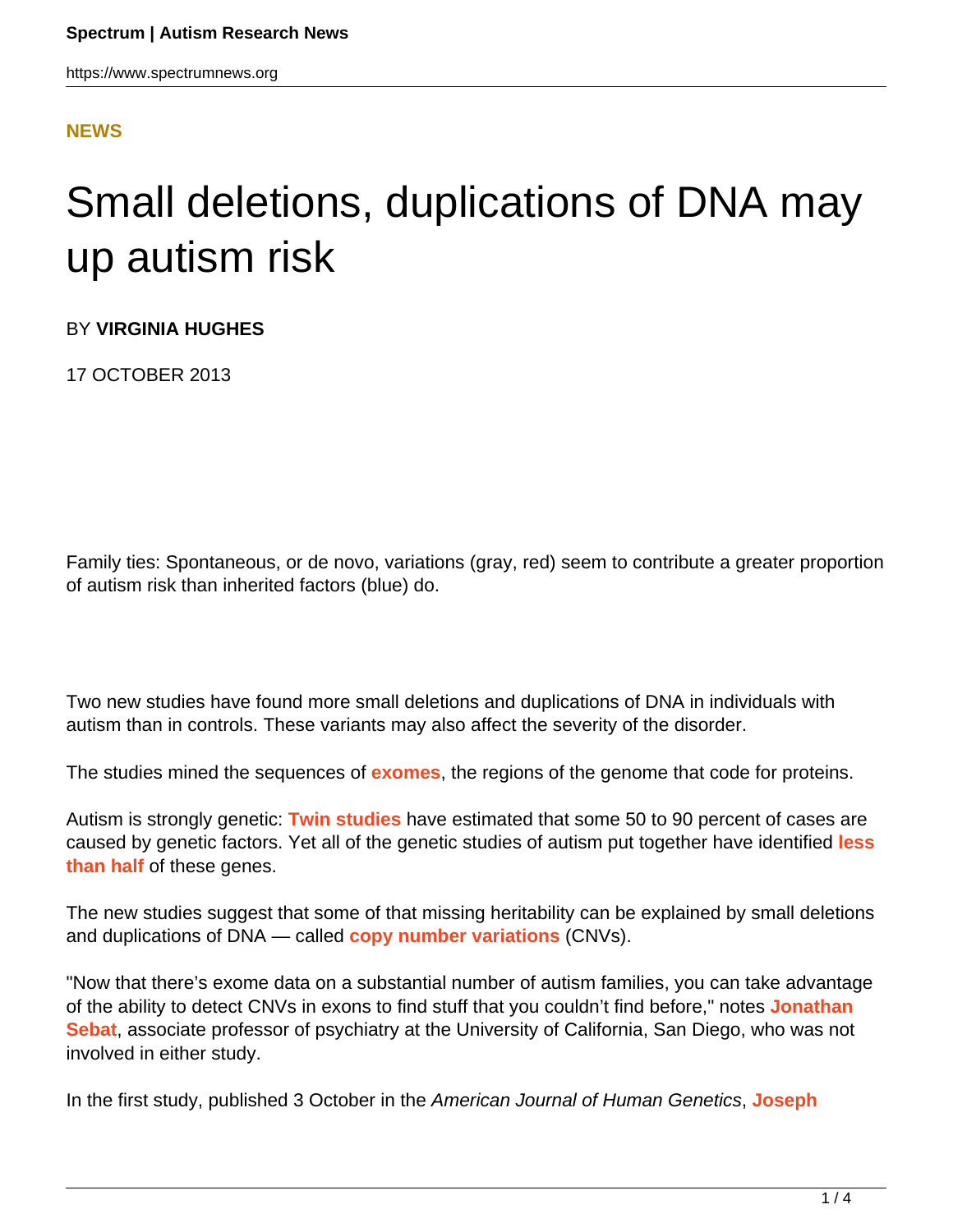**[Buxbaum](http://sfari.org/author/?author=https://id.simonsfoundation.org/buxbaum)** and his colleagues in the Autism Sequencing Consortium analyzed the exomes of 432 individuals with autism and 379 unaffected controls. They found significantly more small CNVs in the autism group than in the controls**<sup>1</sup>** .

In the other study, published 10 September in the same journal, **[Evan Eichler](https://www.spectrumnews.org/investigator-profiles/2010/evan-eichler-following-his-instincts-to-autism-hotspots)** and his colleagues analyzed the exomes of 411 families in the **[Simons Simplex Collection](http://sfari.org/resources/simons-simplex-collection)<sup>2</sup>** . The collection includes genetic and clinical information from nearly 3,000 families that have one child with autism and unaffected siblings and parents. (The collection is funded by SFARI.org's parent organization.)

Eichler and his colleagues found an abundance of small, inherited CNVs in the children with autism. They found 453 inherited CNVs in children with autism and 394 in unaffected siblings, a difference that is statistically significant.

There are several **[kinds of genetic variation](https://www.spectrumnews.org/blog/2013/guest-blog-slicing-the-genetic-pie)** that increase a person's risk of autism. Much of the field's attention thus far has focused on larger CNVs and de novo, or spontaneous, mutations. The new studies show that small CNVs are also important.

"It's really nice that the two papers show similar things," says Buxbaum, director of the Seaver Autism Center at the Mount Sinai School of Medicine in New York. "The burden of small CNVs is really quite profound."

### **Inherited risk:**

Previous studies relied mostly on microarrays, which only detect CNVs longer than about 30 kilobases, which typically spans several genes.

The new studies, in contrast, use techniques that zero in on the stretches of the genome in and around genes**3, 4** .

The median size of all of the CNVs found in Eichler's study is 18 kilobases. More than half of them would not have been discovered with microarrays, according to Eichler.

His team also uncovered a link between CNVs and autism severity. The researchers separated participating families into two groups based on the children's scores on the Social Responsiveness Scale, or SRS, a questionnaire of autism symptoms completed by parents or teachers.

In the first group of 276 pairs of siblings, the sibling with autism and the unaffected sibling have significantly different scores on the SRS. In this group, the sibling with autism is significantly more likely to carry inherited CNVs than the unaffected sibling.

In the second group of 115 sibling pairs, the affected and unaffected siblings have similar SRS scores. These sibling groups tend to carry the same number of CNVs.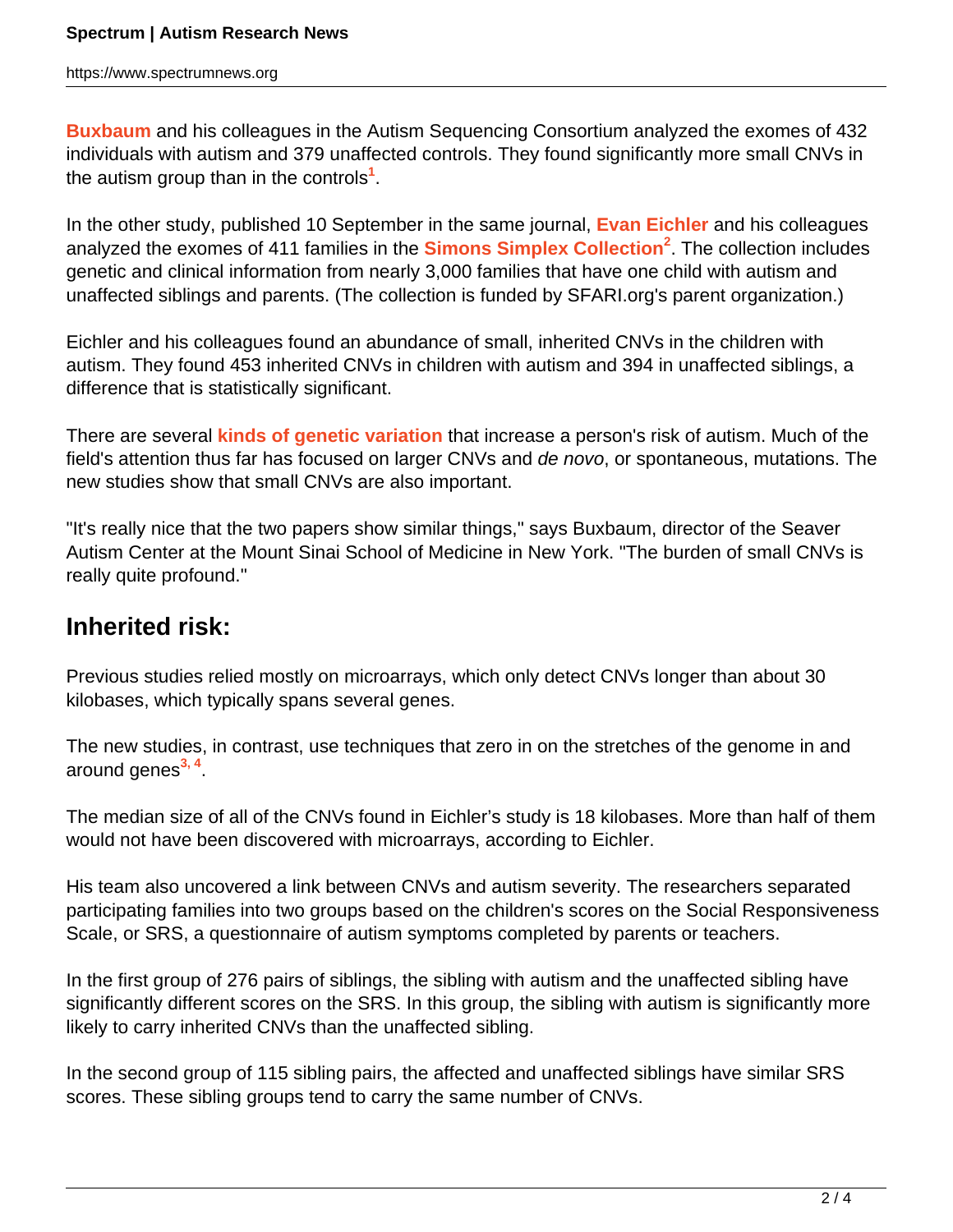The findings bolster the notion that the CNVs confer autism risk. "It tightens up the results a lot when the genetic effect correlates with severity," Sebat says. "That's a good sign."

They also fit broadly with what other groups have found for schizophrenia and bipolar disorder. "There are *de novo* mutations that contribute, and there are inherited mutations that also contribute," Sebat says. "The story is very consistent across different disorders."

Previous studies of CNVs in autism have hinted that inherited CNVs are more likely to be **[passed](https://www.spectrumnews.org/news/2008/the-case-for-copy-number-variations-in-autism) [down from the mother](https://www.spectrumnews.org/news/2008/the-case-for-copy-number-variations-in-autism)** than from the father. Eichler's study found 136 CNVs that children with autism inherited from their mothers compared with 100 from their fathers.

Although this difference is not statistically significant, researchers find the sex bias intriguing. One explanation for the bias might be that men are more severely affected by autism-linked CNVs and are therefore less likely to reproduce. "But that's only a model right now," Eichler says.

## **Single hits:**

Other researchers are excited about the risk contribution from small CNVs because they can be studied more easily than larger variants.

"While most of us have been finding large CNVs, which usually have dozens of genes, the small CNVs give the opportunity to pinpoint single genes," notes **[Eric Morrow](http://sfari.org/author/?author=https://id.simonsfoundation.org/ericmorrow)**, assistant professor of molecular biology at Brown University in Providence, Rhode Island, who was not involved in either study.

Eichler and his colleagues found a long list of genes that the small CNVs affect. One of these, ORC3, has never been associated with autism before, but is disrupted in two of the children with autism. It encodes a DNA-binding protein and has been linked to learning and memory in fruit flies**<sup>5</sup>** . "It was one of our top hits," Eichler says.

In Buxbaum's study, two-thirds of the CNVs found in individuals with autism affect a single gene.

Using software that analyzes gene pathways, Buxbaum and his colleagues found that these genes cluster into two categories: those involved in autophagy — the process by which a cell recycles damaged or unnecessary parts — and those that code for pieces of the cell's scaffolding.

The findings on autophagy are particularly intriguing, Buxbaum says, because most studies have focused on its role in neurodegeneration and brain injury. "But there's more and more evidence that it almost certainly plays a role in development," he says.

In early life, the brain makes an abundance of **[synapses](https://www.spectrumnews.org/wiki/synapse)** — the junctions between neurons — and then prunes away the ones that aren't used. And this pruning process is regulated in part by